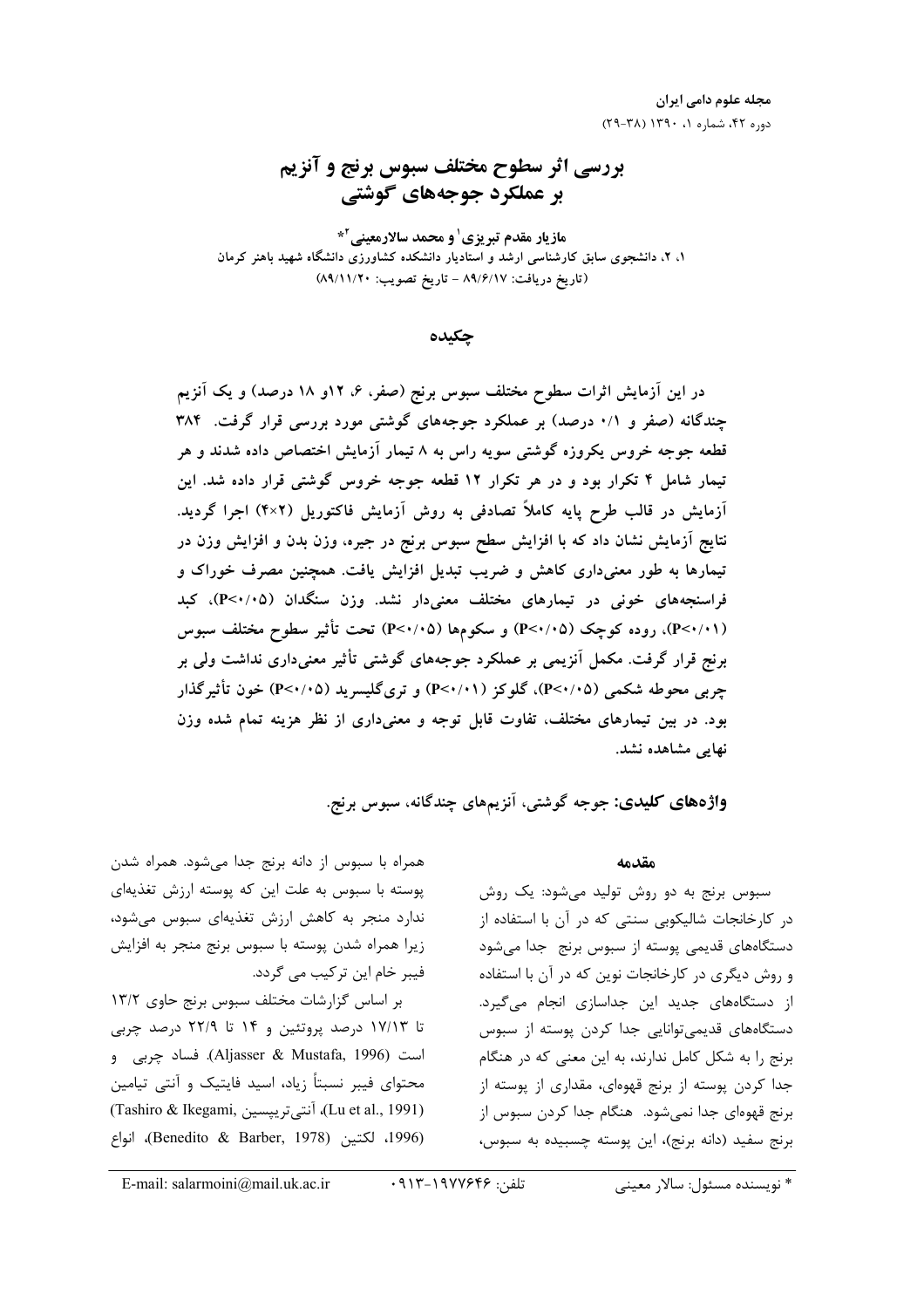یلی ساکاریدهای غیرنشاستهای مانند سلولز، همی سلولز و ينتوزان ها (آرابينان ها، زايلان ها)(Ahmed et al., 2007) از مشکلات تغذیهای سبوس برنج میباشد.

.iang et al.) و Farrell و 1982) Farrell نشان دادند که سبوس برنج حداکثر تا ۴۵-۴۰ درصد در جیره تجاري مرغهاي تخم5دار، بدون تأثير نامطلوب بر عملکرد تولیدی می تواند مورد استفاده قرار گیرد. در مقابل .Attia et al (2001) گزارش کردند که استفاده از سبوس برنج به میزان ۴۰ درصد در جیره مرغهای تخمگذار، منجر به افزایش معنیدار مصرف خوراک و ضريب تبديل در مقايسه با جيره ذرت-كنجاله سويا میشود. Rezaei (2006) در آزمایشی روی مرغهای تخم گذار جیرههای حاوی سطوح صفر، ۵، ۱۰، ۱۵، ۲۰، ۲۵ درصد سبوس برنج را مورد مطالعه قرار داد. نتایج نشان داد که استفاده از سبوس برنج حداکثر تا ۲۵ درصد سودمند است و هیچ اثر معنیداری روی صفات تولیدی، به جز توده تخممرغ ندارد. درضمن جیرههای حاوی ١٠ و ١٥ درصد سبوس برنج، بهترين ميزان را برای وزن تخمهرغ، توده تخمهرغ و ضریب تبدیل داشتند.

در آزمایشی که توسط .Salimi et al (2001) انجام شد، سطوح صفر، ۲/۵، ۵، ۷/۵ درصد سبوس برنج در جیره جوجههای گوشتی سویه لوهمن مورد بررسی قرار گرفت. در هفته پایانی آزمایش بیشترین وزن مربوط به گروهی بود که جیره ۵ درصد سبوس برنج را دریافت كرده بود. كمترين ضريب تبديل هم مربوط به گروه ۵ درصد سبوس برنج بود. Farrell & Martin (1998) پیشنهاد کردند که بازده ضریب تبدیل غذایی و پروتئین در جیره جوجههای گوشتی که حاوی ۲۰ تا ۴۰ درصد سبوس برنج است، به طور معنیداری کاهش می یابد. .Steyaert et al (1989) ييشنهاد كردند كه حداكثر تا ۳۰ درصد سبوس برنج را میتوان در جیره جوجههای گوشتی استفاده کرد. Tiemoko (1992) گزارش کرد که ۳۰ درصد سبوس برنج جایگزین شده با ذرت در جیره جوجههای گوشتی، به طور معنیداری منجر به بهبود در افزایش وزن زنده شد، در حالی که ضریب تبدیل غذایی تحت تأثير قرار نكرفت. تحقيق .Mujahid et al (2004) نشان داد که افزایش سطح سبوس برنج فرآوری شده با

تکنیک های متفاوت بر روی جوجههای گوشتی منجر به اثرات منفی روی عملکرد رشد می شود و وزن کبد و قلب با افزایش میزان سبوس برنج به بیش از ۲۰ درصد در جیره، به طور معنیداری افزایش یافت.

در نتایج آزمایشهای انجام شده در مورد اثرات سطوح مختلف استفاده از سبوس برنج بر عملكرد طيور تفاوتهایی مشاهده می شود که بخشی از آن به علت نوع سبوس مورد استفاده میباشد. لذا در این آزمایش سعی شد با توجه به وجود انواع مختلف سبوس برنج در مناطق شمالی کشور، ترکیب شیمیایی و ارزش غذایی سبوس برنج طارم که با دستگاههای پیشرفته تولید شده بود، با و بدون استفاده از یک آنزیم چندگانه، مورد مطالعه و بررسی قرار گیرد.

## مواد و روشها

در این آزمایش اثرات سطوح مختلف سبوس برنج طارم (صفر، ۶، ۱۲، ۱۸ درصد) و مکمل آنزیمی کومبو (صفر، ٠/١ درصد) بر عملکرد جوجههای گوشتی مورد بررسی قرار گرفت. ۳۸۴ قطعه جوجه خروس یکروزه گوشتی به ۸ تیمار آزمایشی فوق اختصاص داده شدند و هر تیمار شامل ۴ تکرار و در هر تکرار ۱۲ قطعه جوجه خروس گوشتی قرار داده شد. جوجهها بر روی بستر پرورش داده شدند و از نظر شرایط مدیریتی نظیر نور، دما و غیره مطابق با توصیه های شرکت راس رفتار شد. برای تمامی گروههای آزمایشی تا ۱۰ روزگی از جیره آغازین، از ۱۱ تا ۲۴ روزگی جیره رشد و از ۲۴ تا ۴۵ روزگی نیز جیره پایانی، مطابق با توصیه دفترچه راهنمای سویه تجاری راس ۳۰۸ استفاده شد (جدول ۱). جیرهها در هر دوره از نظر انرژی و پروتئین یکسان بوده و با کمک نرمافزار WUFFDA تنظیم و نوشته شد. لازم به ذکر است که جیرهها به صورت آسیاب شده استفاده شدند.

میزانانرژی قابل سوختوساز سبوس برنج با استفاده از فرمول ارايه شده توسط Janssen (1989) كه در كتاب احتياجات غذايي طيور (NRC, 1994) نيز پيشنهاد شده است، برآورد شد. فرمول فوق عبارت است از: (فيبر خام×۱/۹۵) - (چربي خام×۴۲/۹۵) + (پروتئين خام× ۶۹/۵۵) - (خاکستر ۴۶/۷×۴)- (ماده خشک×// ۴۶/ ۴۶)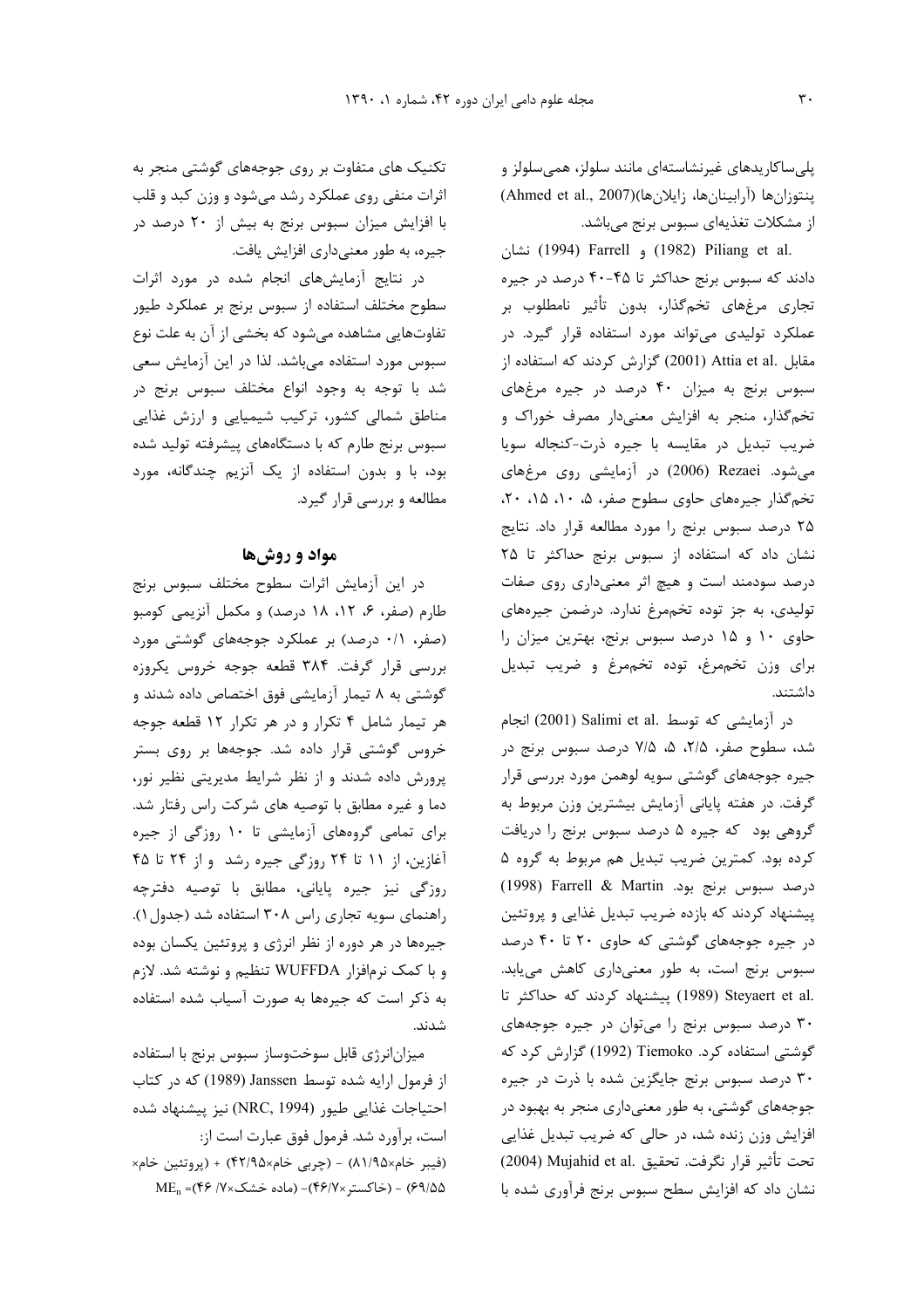|                       |                            | آغازين                  |                         |                       |                                 | ر شد                          |                                |                                                |                           |                                 | یایانی                        |                              |
|-----------------------|----------------------------|-------------------------|-------------------------|-----------------------|---------------------------------|-------------------------------|--------------------------------|------------------------------------------------|---------------------------|---------------------------------|-------------------------------|------------------------------|
| اجزای جیره (٪)        | شاهد                       | 7.5                     | 7.15                    | $71\lambda$           | شاهد                            | 7.8                           | 717                            | 7.1A                                           | شاهد                      | 7.5                             | 717                           | 7.1 <sub>A</sub>             |
|                       |                            | سبوس                    | سبوس                    | سبوس                  |                                 | سبوس                          | سبوس                           | سبوس                                           |                           | سبوس                            | سبوس                          | سبوس                         |
| ذر ت                  | $\Delta\Delta/\mathcal{F}$ | Q1/F                    | 48/77                   | ۴٢                    | ۵۹                              | 54/61                         | $\Delta \cdot / \cdot \Lambda$ | $f\Delta/\tau$                                 | 55/195                    | $\Delta$ 9/1                    | $\Delta f/\Delta$             | 49/90                        |
| كنجاله سويا           | $T\Delta/1$                | $\tau\tau/\gamma$       | ٣٣                      | $\tau\tau/\tau$       | ٣١                              | Y9/YQ                         | $\Upsilon \Lambda / \Lambda$   | <b>TA/1</b>                                    | ۲۶                        | $Yf/\lambda$                    | <b>TT/14</b>                  | YY/99                        |
| سبوس برنج             |                            | ۶                       | $\mathcal{N}$           | ١٨                    | ۰                               | ۶                             | $\mathcal{N}$                  | ١٨                                             |                           | ۶                               | $\mathcal{N}$                 | ١٨                           |
| پودر ماهی             | $\frac{1}{\sqrt{2}}$       | $Y/\cdot Y$             | $1/\Delta\lambda$       | 1/TT                  | T/19                            | $\mathbf{r}/\mathbf{r}$       | $Y/\lambda$                    | Y/YF                                           | $T/\Delta T$              | $\mathbf{r}/\mathbf{r}$         | $\mathbf{r}/\cdot \mathbf{q}$ | Y/Yf                         |
| روغن گياهي            | $Y/Y$ ۹                    | $\mathbf{Y}/\mathbf{F}$ | $\mathbf{Y}/\mathbf{Y}$ | $Y/\cdot Y$           | T/TT                            | ٣                             | $Y/\lambda$                    | Y/FY                                           | $Y/Y\Delta$               | $\mathbf{r}/\mathbf{r}$         | T/TT                          | ٣                            |
| دى كلسيم فسفات        | 1/FV                       | 1/Ff                    | 1/FV                    | 1/F <sub>A</sub>      | 1/7V                            | 1/7f                          | 1/7f                           | 1/7V                                           | 1/15                      | 1/15                            | 1/15                          | 1/1                          |
| كربنات كلسيم          | 1/15                       | 1/10                    | 1/19                    | 1/77                  | .740                            | $\cdot/\lambda\lambda$        | .197                           | .199                                           | .71                       | $\cdot/\lambda\Delta$           | $\cdot/\lambda\lambda$        | .197                         |
| نمک طعام              | $\cdot$ /٣)                | $\cdot \pi \cdot$       | $\cdot/\mathfrak{r}$ .  | $\cdot \pi \cdot$     | .777                            | $\cdot$ /٣١                   | $\cdot$ /٣١                    | $\cdot$ /٣١                                    | $\cdot$ /٣١               | $\cdot$ /٣                      | $\cdot$ /٣                    | $\cdot/\tau$                 |
| دى ال-متيونين         | .779                       | $\cdot$ $\nmid$ ۳۵      | .77                     | $\cdot$ /۳۴           | .70                             | .75                           | .75                            | .77                                            | .777                      | .71                             | $\cdot$ /٢                    | $\cdot/\tau$                 |
| ال-ليزين هيدروكلرايد  | $.77\lambda$               | .79                     | $\cdot/\mathfrak{r}$ .  | $\cdot \wedge \cdot$  | $\cdot/\rangle$ .               | $\cdot/\Lambda$               | $\cdot/11$                     | .117                                           | $\cdot$ / $\cdot$ Y       | $\cdot$ / $\cdot$ $\vee$        | $\cdot$ / $\cdot$ $\wedge$    | $\cdot$ / $\cdot$ 9          |
| مکمل ویتامینه و معدنی | $\cdot/\Delta$             | $\cdot/\Delta$          | $\cdot/\Delta$          | $\cdot/\Delta$        | .70                             | .70                           | .70                            | .70                                            | .70                       | .70                             | .70                           | .70                          |
| $E$ ويتامين           | $\cdot$ /٢                 | $\cdot$ /٢              | $\cdot$ /٢              | $\cdot$ /٢            | $\cdot$ /٢                      | $\cdot$ /٢                    | $\cdot$ /٢                     | $\cdot$ /٢                                     | $\cdot$ /٢                | $\cdot$ /٢                      | $\cdot$ /٢                    | $\cdot$ /٢                   |
| آنزیم ٌ               | $\cdot$ - $\cdot$ / \      | $\cdot$ - $\cdot$ / \   | $\cdot$ - $\cdot$ / \   | $\cdot$ - $\cdot$ / \ | $\cdot$ - $\cdot$ / \           | $\cdot$ - $\cdot$ / \         | $\cdot$ - $\cdot$ / \          | $\cdot$ - $\cdot$ / \                          | $\cdot$ - $\cdot$ / \     | $\cdot$ - $\cdot$ / $\setminus$ | $\cdot$ - $\cdot$ / \         | $\cdot$ - $\cdot$ / \        |
| انرژى قابل متابوليسم  | ٢٩۵٠                       | <b>7947</b>             | ۲۹۴۷                    | Y90.                  | $\mathbf{r} \cdot \mathbf{r}$ . | $\mathbf{r} \cdot \mathbf{r}$ | $\mathbf{r} \cdot \mathbf{r}$  | $\mathbf{r} \cdot \mathbf{r}$                  | T10.                      | T10.                            | T10.                          | ۳۱۵۱                         |
| پروتئين خام (٪)       | Y1/FQ                      | Y1/FY                   | Y1/FY                   | Y1/FQ                 | $Y \cdot / Y$                   | $Y \cdot / Y$                 | $Y \cdot / Y$                  | $\mathbf{Y} \cdot \mathbf{X} \cdot \mathbf{Y}$ | $\lambda/\gamma$ .        | $\lambda/\gamma$ .              | $\lambda/\gamma$ .            | $\lambda/\gamma$ .           |
| فيبر خام (٪)          | $\mathbf{r}/\mathbf{r}$    | $\Upsilon/\Lambda$      | $\Upsilon/95$           | $f/\lambda$           | $\mathbf{r}/\mathbf{r}$         | $\mathbf{Y}/\mathbf{Y}$       | Y/Yf                           | $\Gamma/\Lambda$ 9                             | $\mathbf{r}/\mathbf{r}$   | $\mathbf{r}/\mathbf{r}$         | $\mathbf{r}/\mathbf{r}$ .     | $\mathbf{r}/\mathbf{r}$      |
| كلسيم (٪)             | $1/\cdot 7$                | $1/\cdot 7$             | $1/\cdot 7$             | $1/\cdot 7$           | $\cdot$ / $\lambda$ Y           | $\cdot/\lambda\mathrm{V}$     | $\cdot/\lambda\mathrm{V}$      | $\cdot$ / $\lambda$ Y                          | $\cdot/\lambda\mathsf{r}$ | $\cdot/\lambda\tau$             | $\cdot/\lambda\tau$           | $\cdot/\lambda\mathsf{r}$    |
| فسفر قابل اسفاده (٪)  | $.$ /۴۸                    | $.76\lambda$            | .761                    | $\cdot$ /۴۸           | .75                             | $\cdot$ /۴۳                   | $\cdot$ /۴۳                    | .75                                            | $\cdot$ /۴۱               | $\cdot$ /۴۱                     | $\cdot$ /۴۱                   | $\cdot$ /۴۱                  |
| سديم (٪)              | $\cdot/\Delta$             | $\cdot$ / ۱ $\Delta$    | $\cdot/\Delta$          | $\cdot/\Delta$        | .19                             | .19                           | .19                            | .19                                            | .19                       | $\cdot$ /18                     | .19                           | .19                          |
| متيونين (٪)           | $\cdot/\Upsilon$           | .199                    | $\cdot$ /۶۸             | .199                  | .709                            | $\cdot/\Delta\lambda$         | .709                           | $\cdot$ / $\Delta\lambda$                      | .708                      | .708                            | .78                           | .78                          |
| ليزين (٪)             | $1/\tau$ 9                 | $1/\tau$ ۹              | $1/\tau$ 9              | $1/\tau$ 9            | 1/5                             | $1/\tau$                      | 1/5                            | 1/5                                            | $1/\cdot Y$               | $1/\cdot Y$                     | $1/\cdot V$                   | $1/\cdot Y$                  |
| متيونين+ سيستين (٪)   | $1/\cdot f$                | $1/\cdot$ ۴             | $1/\cdot$ ۴             | $1/\cdot$ ۴           | .797                            | .797                          | .797                           | .797                                           | $\cdot/\lambda\Delta$     | $\cdot/\lambda\Delta$           | .78                           | $\cdot$ / $\lambda$ $\Delta$ |

جدول ١- اقلام خوراکي و ترکيبات شيميايي جيرهها در دوره مختلف پرورش

۰۱. مکمل ویتامینه و معدنی مورد استفاده مکمل فرماویت بود که مقادیر زیر را در هر کیلوگرم جیره فراهم میکند: ویتامین A۰۰۰IU . A، ویتامین D، ا ويتامين N E ميلي گرم، ويتامين :M B، ميلي گرم، ويتامين K ۱/۱ ميلي گرم، تيامين ۵۳ ميلي گرم، کولين ١٠٢٠ ميلي گرم، فوليک اسيد ۲/۵، ميلي گرم، بيوتين ۲۵/۰ میلیگرم و ریبوفلاوین ۵/۵ میلیگرم، منگنز ۵۵ میلیگرم، منیزیم و روی ۵۰ میلیگرم، اهن ۸۰ میلیگرم، مس ۵ میلیگرم، ید ۱۳۶۰ میلیگرم، ید ۱۳۶ میلیگرم و سدیم ۱/۶ گرم که از شرکت دارویی سیانس تهیه شده است.

۲. آنزیم چندگانه کومبو مورد استفاده در جیرهها دارای مقادیر فعال زیر در هر کیلوگرم جیره است: سلولاز ۷۵۰۰۰، فانگل پرستاز ۳۰۰۰۰، فانگال پروتئاز ۱۰۰۰۰۰۰، نوترال پروتئاز ۱۰۰۰۰۰، آلکالاین پروتئاز ۱/۲، زایلاناز ۲۰۰۰۰، بتاگلوکاناز ۲۰۰۰۰، همی سلولاز ۲۰۰۰۰، لیپاز ۲۵۰۰۰ و پکتیناز ۱۲۵۰.

> وزن جوجهها، خوراک مصرفی، ضریب تبدیل غذایی جوجهها در پایان هر هفته اندازهگیری شد. همچنین در پایان دوره پرورش یک جوجه از هر تکرار به طور تصادفي انتخاب و پس از خون گيري و ذبح، وزن نسبي قسمتهای مختلف لاشه شامل رانها، سینه، پشت و گردن، سنگدان، روده کوچک و بزرگ، سکوم ها، قلب، طحال، کبد و چربی احشایی و فراسنجههای خونی شامل پروتئین تام، کلسترول، گلوکز و تریگلیسرید خون مورد اندازهگیری قرار گرفت. همچنین میزان گلوتامیکاگزالاستیک ترانس آمیناز و گلوتامیک پیرووات ترانسآمیناز خون که به عنوان معیار سلامت کبد مطرح میباشند نیز مورد اندازهگیری قرار گرفت. دو آنزیم فوق تمامی نمونههای خونی توسط دستگاه اسپکتروفتومتر

شرکت Apple به همراه کیتهای شرکت زیست-شیمی آزمايش شدند. مقادير وزني قسمتهاى مختلف لاشه پس از تبدیل به درصد وزن زنده مورد تجزیه و تحلیل آماری قرار گرفت. دادههای بهدست آمده از این آزمایش در قالب طرح کاملاً تصادفی به روش فاکتوریل با استفاده از نرمافزار SAS مورد تجزيه و تحليل قرار گرفت. برای مقایسه میانگینهای تیمارهای آزمایشی از آزمون چنددامنهای دانکن استفاده گردید.

## نتايج و بحث

تركيبات مواد مغذى سبوس برنج طارم استفاده شده در آزمایش که در آزمایشگاه تعیین شد، در جدول ۲ نشان داده شده است. از مهمترین اختلافات بین سبوس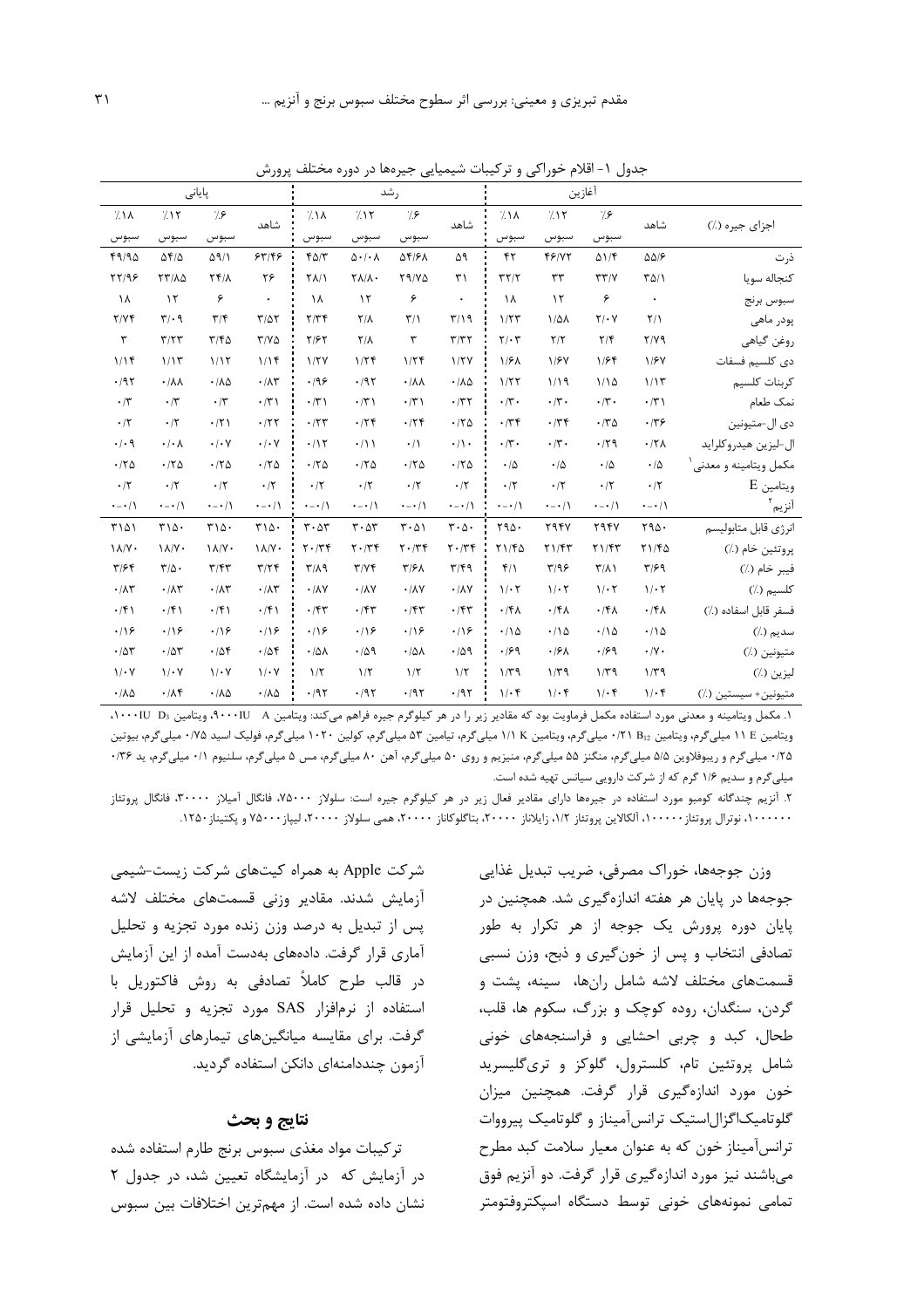برنج طارم استفاده شده در این آزمایش با ترکیب سبوس برنج ارایه شده در جداول ترکیب مواد خوراکی NRC میتوان به انرژی قابل متابولیسم، چربی خام و فيبر خام اشاره كرد. چربي خام در سبوس برنج طارم مورد آزمایش تقریباً ۲ برابر سبوس برنج درج شده در جداول NRC و فيبر خام آن تقريباً نصف سبوس برنج در مرجع اخیر مے باشد.

لذا سبوس برنج طارم انرژى قابل متابوليسم بيشترى نسبت به سبوس برنج NRC دارد. همچنین سبوس برنج طارم ماده خشک، پروتئین خام، کلسیم و فسفر کل بیشتری نسبت به مرجع فوق داشت. لذا با توجه به تفاوت قابل توجه تركيب انواع سبوس برنج داخلي نسبت به مقادیر ذکر شده در مراجع خارجی، انجام آزمایشات بر روی نمونههای داخلی و استفاده از نتایج واقعی برای جیره نویسی ضروری به نظر میرسد.

جدول ٢- مقايسه تركيب مواد مغذى سبوس برنج طارم (as-fed) تعیین شده در آزمایشگاه با ترکیب سبوس برنج گزارش شده در جداول ترکیب مواد خوراکی NRC

| تركيب                                    | سبوس طارم          | NRC                                                |
|------------------------------------------|--------------------|----------------------------------------------------|
| ماده خشک (درصد)                          | 97.5               | ۹۱                                                 |
| انرژی قابل متابولیسم (کیلوکالری/کیلوگرم) | ٣۴٠٠               | ۲۹۸۰                                               |
| پروتئين خام (درصد)                       | ۱۵/۹۸              | 17/9                                               |
| چربی خام (درصد)                          | ۲۵                 | ۱۳                                                 |
| فيبر خام (درصد)                          | $\Delta/\Lambda$ . | 11/f                                               |
| كلسيم (درصد)                             | ۹۶.۱۰              | $\boldsymbol{\cdot}\,/\boldsymbol{\cdot}\,$ $\vee$ |
| فسفر كل (درصد)                           | ۱۶                 | ۱/۵                                                |

تأثیر تیمارهای مختلف بر وزن جوجهها در جدول ۳ نشان داده شده است. در ۲۴روزگی جوجههایی که با جیرههای حاوی سطوح ۱۲ و ۱۸ درصد سبوس برنج تغذیه شدند از وزن کمتری نسبت به سایر تیمارها برخوردار بودند (P<٠/٠١) همچنین در زمانهای ١٠ روزگی و ۴۵ روزگی، میانگین وزن جوجههای تغذیه شده با تیمار ۶ درصد و ۱۲ درصد در مقایسه با هم، تفاوت معنى دارى نداشتند. در تمامى بازههاى زمانى میانگین وزن در تیمار حاوی ۱۸ درصد سبوس به طور معنی داری کمتر از گروه شاهد و تیمارهای غذایی حاوی سایر سطوح سبوس برنج بود (P<۰/۰۱). در پایان دوره پرورش وزن گروه شاهد به طور معنیداری از تیمارهای حاوی سبوس برنج بیشتر بود (P<۰/۰۱). علت احتمالی این وضعیت فیبر خام بیشتر سبوس برنج و همچنین جرم حجمی پایین آن است که سبب می شود جوجهها نتوانند به اندازه کافی خوراک مصرف کند. همچنین سبوس تهیه شده از نظر ظاهری بسیار نرم بود که این حالت نیز می تواند در کاهش مصرف خوراک مؤثر باشد. همچنین تأثیر احتمالی مواد ضد تغدیهای در سبوس را نیز نباید از نظر دور داشت. بهطورکلی این نتایج با مشاهدات .Deniz et al (2007) و1994) و1994) .Kratzer et al (1974) که نشان دادند که با افزایش سطح سبوس برنج در جیره، وزن بدن کاهش مییابد، مشابه بود. تأثير مكمل آنزيمي بر ميانگين وزن جوجهها در تمام سنين معنى دار نبود (جدول۵). اين نتايج با

جدول ۳- اثرات سطوح مختلف سبوس برنج و آنزیم بر وزن بدن ۖ و افزایش وزن جوجههای گوشتی در دورههای مختلف پرورش

|                       | اضافه وزن (گرم/پرنده/روز)                |                                              |                             |                                       | وزن زنده (كيلوگرم)             |                                            |                  |
|-----------------------|------------------------------------------|----------------------------------------------|-----------------------------|---------------------------------------|--------------------------------|--------------------------------------------|------------------|
| ۴۵-۰ روزگی            | ۲۵-۲۵ روزگی                              | ۲۴-۱۱ روزگی                                  | ۰۱۰ روزگی                   | ۴۵ روزگی                              | ۲۴ روزگی                       | ۱۰ روزگی                                   |                  |
| **                    | $\mathcal{R}$                            | **                                           | **                          | **                                    | **                             | **                                         | سبوس برنج (درصد) |
| 54/90                 | ۹۷/۷۷ <sup>a</sup>                       | $\Delta V/\gamma$ ۶ <sup>a</sup>             | $\lambda/\gamma \lambda^a$  | $\mathbf{Y}\mathbf{1}\cdot\mathbf{1}$ | $\cdot \tau \cdot \beta^a$     | $\tau\tau \cdot / \Delta^a$                | صفر              |
| 50/77                 | 95.6                                     | $\Delta\Delta/\Upsilon$ $\zeta$ <sup>a</sup> | $\lambda$ /YY $^a$          | $Y9AY/F^b$                            | $\cdots$ $9/1$ <sup>a</sup>    | $\Upsilon \Upsilon \Upsilon$               | ۶                |
| 55/5                  | $97/\Delta$ . ba                         | $\Delta \cdot$ /۳۳ $^{\rm b}$                | $1\lambda/\cdot \Upsilon^a$ | <b>TARY</b> <sup>b</sup>              | 979/7                          | $\tau \tau \tau$ / $\epsilon$ <sup>a</sup> | $\gamma$         |
| 09/88 C               | $\lambda$ 9/ $\cdot$ $\tau$ <sup>b</sup> | f(f Y)                                       | 18/8V b                     | <b>TYTY/A<sup>c</sup></b>             | $\lambda \Delta \lambda / 5$ ° | $\gamma_1.$ <sup>b</sup>                   | ١٨               |
| $\cdot/\lambda\Delta$ | 1/F <sub>A</sub>                         | .199                                         | $\cdot$ /۴.                 | $T\Lambda/T$                          | 15/29                          | $f(\cdot)$                                 | <b>SEM</b>       |
| <b>NS</b>             | <b>NS</b>                                | <b>NS</b>                                    | <b>NS</b>                   | <b>NS</b>                             | <b>NS</b>                      | <b>NS</b>                                  | انزیم (درصد)     |
| 559.                  | 97/6                                     | $\Delta Y/Y$                                 | $\lambda/\cdot \lambda$     | Y919/1                                | ۹۵۷                            | $\tau \tau f/\lambda$                      | صفر              |
| 88/79                 | 95/15                                    | $\Delta Y/Y$                                 | ١٨                          | $Y9Y\Delta/Y$                         | 900/7                          | YYY/F                                      | $\cdot/\wedge$   |
| .19.                  | ۱/۱۹                                     | $\cdot$ /Y $\cdot$                           | $.17\lambda$                | TY/Y                                  | $\langle \cdot   \tau \rangle$ | $Y/\Delta\Delta$                           | <b>SEM</b>       |

SEM: انحراف استاندارد از میانگین. a,b,c. میانگینهای با حروف غیرمشابه در هر ستون با هم اختلاف معنیداری در سطح ۲۰/۰۵ دارند.

\*: تفاوت معنیدار در سطح ۰٫۵٪ \*: تفاوت معنیدار در سطح ۰٫۱٪ ، NS؛ میانگینها از لحاظ آماری با هم اختلاف معنیداری ندارند.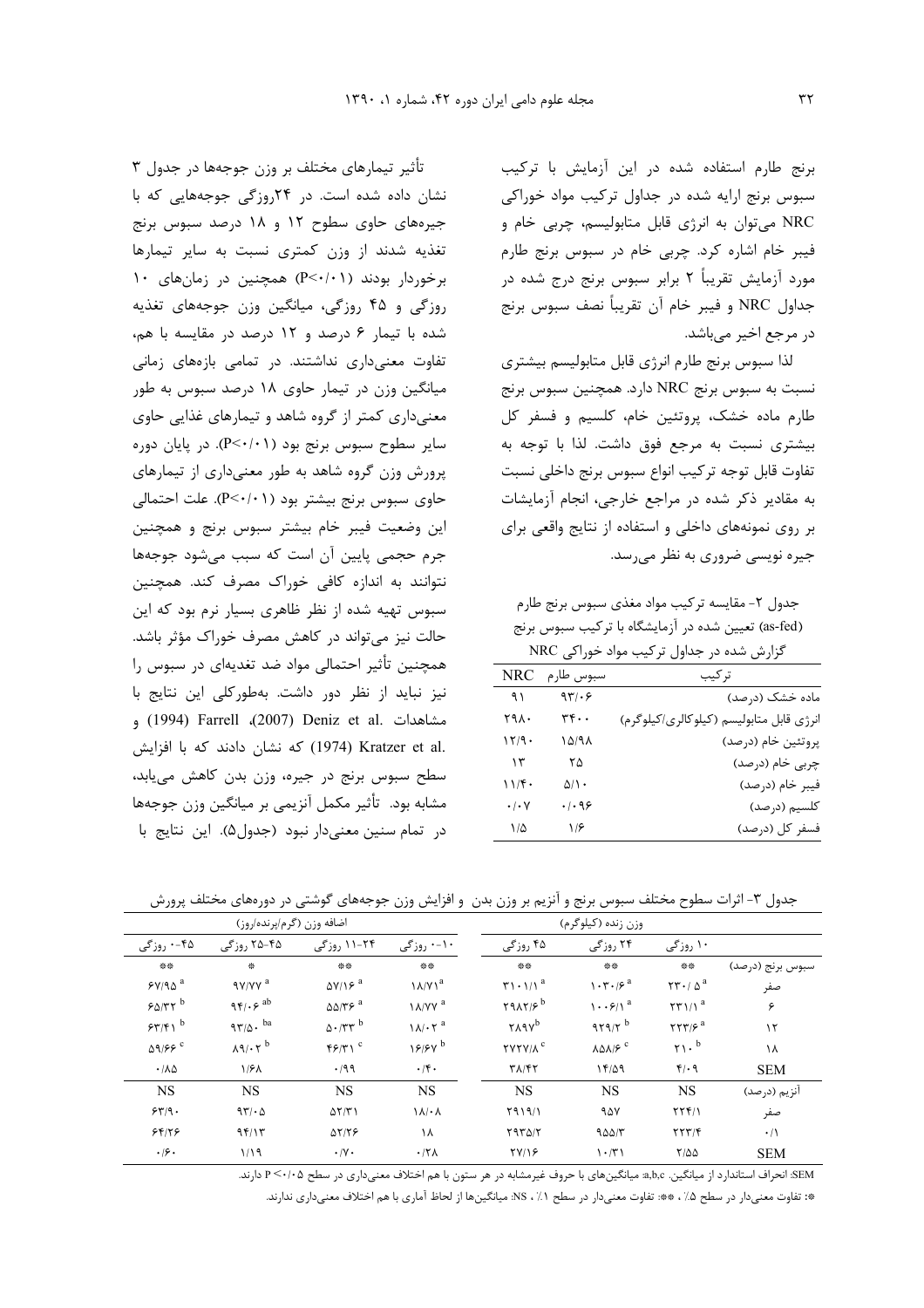مشاهدات .Deniz et al (2007) مشابه بود اما با یافتههای .Alam et al (2003) که بر روی ۳ آنزیم چندگانه آزمایش کردند، مطابقت نداشت. نتایج اثرات متقابل بين سطوح مختلف سبوس برنج با سطوح آنزيم در تمامی هفتههای آزمایش از نظر آماری معنیدار نبود (P>٠/٠۵). این نتایج با مشاهدات .Deniz et al (2007) تطابق داشت.

میانگین افزایش وزن جوجهها در سنین مختلف در جدول ٣ نشان داده شده است. افزايش وزن در تيمار ١٨ درصد سبوس برنج به طور معنیداری از جیره شاهد و حتى ساير سطوح سبوس كمتر بود البته به جز دوره یایانی که با تیمار حاوی ۶ و ۱۲ درصد سبوس برنج تفاوت معنیداری نداشتند. همچنین در تمام بازههای زمانی به جز در کل دوره پرورش (تا ۴۵ روزگی) میزان افزایش وزن با مصرف جیره حاوی ۶ درصد سبوس با شاهد اختلاف معنى دار نداشت. افزايش وزن در تيمار حاوی ۱۸ درصد سبوس به طور معنیداری کمتر از تیمار حاوی ١٢ درصد سبوس بود. این نتایج با مشاهدات .Deniz et al (2007) مشابه بود، به این صورت که افزایش وزن در پایان ۴۲ روزگی در تیمار غذایی حاوی ۲۰ درصد، نسبت به تیمار غذایی حاوی ۱۰ درصد سبوس برنج و تیمار شاهد بهطور معنیداری بيشتر بود اما با يافتههاى آزمايش Farrell & Martin (1998) كه البته روى جوجه اردكها انجام شد، در تضاد بود. اثر آنزیم بر افزایش وزن بین تیمارهای آزمایشی در تمامی هفتهها و دورهها از نظر آماری معنى دار نبود كه اين نتايج با يافتههاى & Farrell Martin (1998) که روی جوجههای گوشتی انجام دادند Wang et و .2007) Deniz et al موافق اما با يافتههاى Wang et .al (1997) كه نشان دادند كه افزودن سطوح مختلف آنزیم (۱ و ۱۰ گرم/کیلوگرم) به جیره جوجههای لگهورن که حاوی سبوس برنج مالزیایی بود و منجر به بهبود افزایش وزن به ترتیب به میزان ۵/۶ درصد و ۹/۶ درصد شد، مخالف بود. اثرات متقابل سطوح مختلف سبوس برنج و آنزیم بر افزایش وزن جوجههای گوشتی در تمامی هفتههای پرورش از لحاظ آماری معنیدار نبود که با مشاهدات Farrell & Martin (1998) که روی

اردکهای درحال رشد (۳۵-۱۹ روزگی) آزمایش کردند و همچنين .Deniz et al. و 1997) Wang et al. که بر روی جوجههای گوشتی آزمایش کردند، موافق بود.

تأثیر تیمارهای غذایی بر مصرف خوراک در جدول ۴ نشان داده شده است. در اکثر بازههای زمانی افزایش سطح سبوس برنج در جیره با کاهش مصرف خوراک همراه بود، اما این اثر فقط برای دوره ۱۱ تا ۲۴ روزگی معنیدار شد و در این دوره مصرف خوراک در سطح ۱۸ درصد سبوس به طور معنیداری از سایر تیمارها کمتر بود (P ≺· ⁄-۱). دلیل احتمالی بروز این حالت همانطور که پیشتر شرح داده شد، احتمالا جرم حجمی پایین و كوچكتر بودن ذرات سبوس برنج مورد ازمايش است. بر اساس آزمایش .Deniz et al (2007) در دو بازه زمانی ٢١-٠ روزگي و ۴٢-٠ روزگي با افزايش سطح سبوس برنج، از صفر به ۲۰ درصد، مصرف خوراک جوجهها به طور معنی داری کاهش یافت. Farrell & Martin (1998) در آزمایشی بر روی جوجههای گوشتی نشان دادند که با افزایش سطح سبوس برنج تا ۴۰ درصد، مصرف خوراک تا ۲۳ روزگی بهطور معنیداری کاهش می یابد. آنها در آزمایشی بر روی جوجه اردکها (۱۷-۳ روزگی) نشان دادند که جیرههای حاوی سطوح صفر، ۲۰ و ۴۰ درصد سبوس برنج، هیچ تأثیر معنیداری بر مصرف خوراک جوجه اردكها نداشت. .Gallinger et al (2004) هم نشان دادند که با افزایش سطوح سبوس برنج، مصرف خوراک در جوجهها، در روزهای ۲۱، ۲۸ و ۳۵ بهطور معنیداری کاهش می یابد (P<۰/۰۵) اما مصرف خوراک در پایان ۴۰ روزگی تفاوت معنیداری نداشت. تأثیر مکمل آنزیمی بر خوراک مصرفی جوجهها در تمام دورهها معنىدار نبود. اين نتايج مطابق با مشاهدات Farrell & Martin (1998) بر جوجههای گوشتی و جوجه اردکها و همین طور .Deniz et al (2007) و .Wang et al (1997) بر جوجههای لگهورن و جوجههای گوشتی بود. اثرات متقابل سطوح مختلف سبوس برنج و آنزیم بر مصرف خوراک جوجههای گوشتی در تمامی دورههای پرورش از لحاظ آماری معنے دار نبود.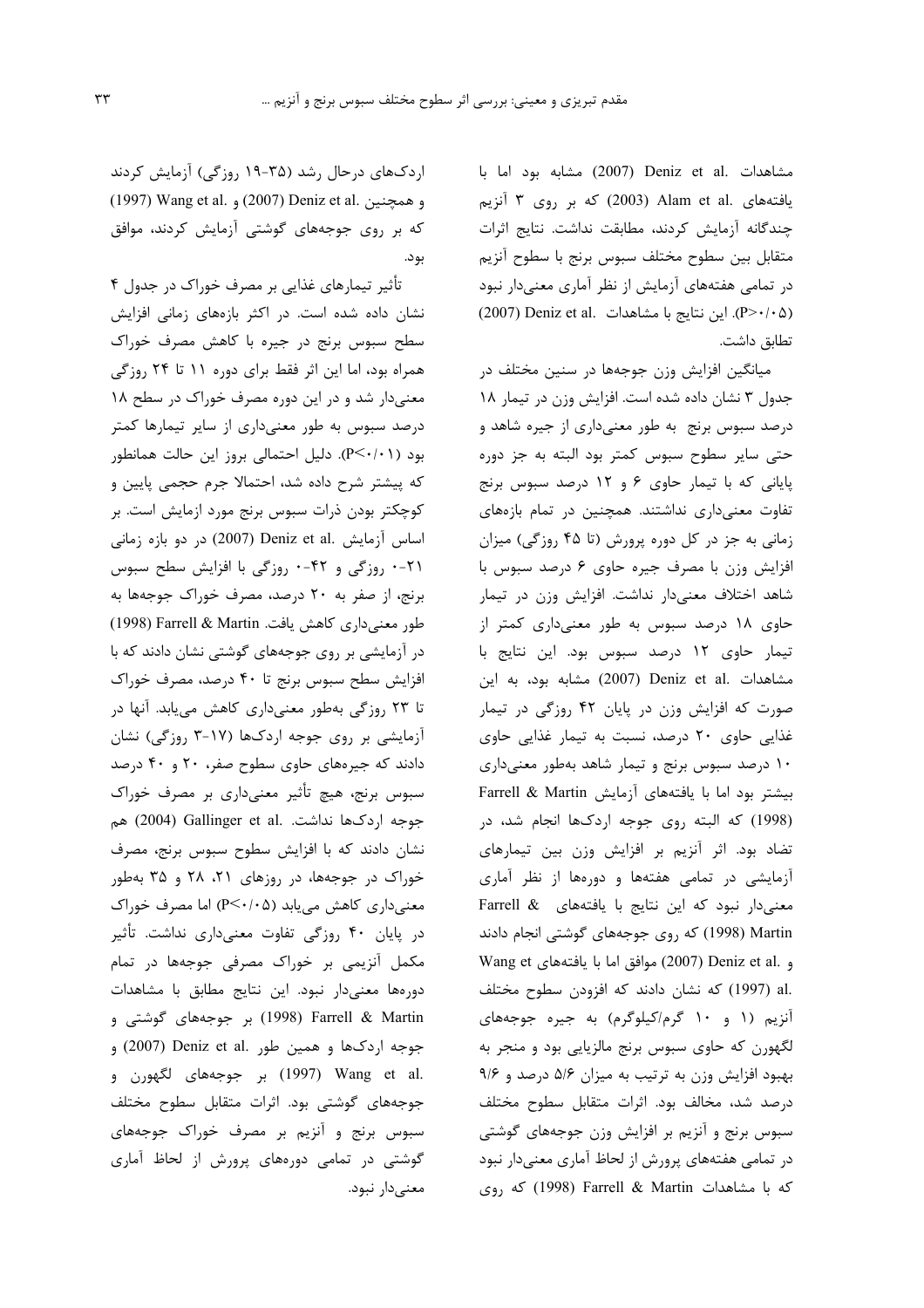|                           |                                  | ضريب تبديل                 |                           |                      |                                      | مصرف خوراک (گرم/پرنده/روز)          |              |                  |
|---------------------------|----------------------------------|----------------------------|---------------------------|----------------------|--------------------------------------|-------------------------------------|--------------|------------------|
|                           | ۲۵-۲۵ روزگی۔۴۵-۰ روزگی           | ۲۴-۱۱ روزگی                | ۱۰-۰ روزگی                | ۴۵-۰ روزگی           | ۲۵-۴۵ روزگی                          | ۲۴-۱۱ روزگی                         | ۰۱۰ روزگی    |                  |
| **                        | $\mathcal{L}$                    | **                         | **                        | <b>NS</b>            | <b>NS</b>                            | $\frac{1}{2}$                       | <b>NS</b>    | سبوس برنج (درصد) |
| $1/V\Delta$ <sup>c</sup>  | $1/\lambda\lambda^b$             | $1/\Delta Y$ <sup>c</sup>  | $1/\tau q^c$              | 119/17               | 1 <sup>K</sup>                       | $9.117$ <sup>a</sup>                | YF/Y         | صفر              |
| $1/A\tau^b$               | $1/90$ <sup>ab</sup>             | $1/5$ . $\degree$          | $1/fV$ <sup>bc</sup>      | 119/17               | 11511                                | $\lambda\lambda/\lambda\gamma^{ab}$ | <b>TY/VQ</b> | ۶                |
| $1/\lambda f^b$           | $1/9r^{ab}$                      | $1/YY$ <sup>b</sup>        | $1/\Delta$ . b            | $11Y/T\Delta$        | 11170                                | ۸۶/۷۵ <sup>ab</sup>                 | <b>TV/TV</b> | $\mathcal{N}$    |
| $1/90$ <sup>a</sup>       | $\mathbf{Y}/\cdot\mathbf{Y}^{a}$ | $1/\lambda f$ <sup>a</sup> | $1/\Delta$ 9 <sup>a</sup> | 119/0                | $1\Lambda \cdot / \Delta \cdot$      | $\lambda\Delta/\Delta$ . $^{\rm b}$ | 78187        | ١٨               |
| $\cdot$ / $\cdot$ $\cdot$ | $\cdot/\cdot$ ۳                  | $\cdot/\cdot7$             | $\cdot$ / $\cdot$ $\cdot$ | 1/1                  | 1/9f                                 | 1/TT                                | .79          | <b>SEM</b>       |
| <b>NS</b>                 | <b>NS</b>                        | <b>NS</b>                  | <b>NS</b>                 | <b>NS</b>            | <b>NS</b>                            | NS                                  | NS           | انزیم (درصد)     |
| $1/\Lambda f$             | 1/90                             | ۱/۶۸                       | $1/f\Lambda$              | <b><i>IIV/AV</i></b> | 117.5                                | $\lambda V/\Delta P$                | TY/Y         | صفر              |
| $1/\lambda f$             | 1/9f                             | ۱۱۶۹                       | 1/F9                      | 11 <sub>1</sub> /17  | $1\lambda\mathbf{Y}/\cdot\mathbf{P}$ | $\lambda \lambda / \cdot 5$         | $Y$ $9Y$     | $\cdot/\right)$  |
| $\cdot/\cdot$             | $\cdot$ / $\cdot$ $\cdot$        | $\cdot$ / $\cdot$ $\cdot$  | $\cdot$ / $\cdot$ $\cdot$ | $\cdot$ /YA          | 1/TV                                 | .195                                | .77          | <b>SEM</b>       |

جدول ۴- اثرات سطوح مختلف سبوس برنج و آنزیم بر مصرف خوراک و ضریب تبدیل جوجههای گوشتی در دورههای مختلف پرورش

SEM: انحراف استاندارد از میانگین. a,b,c. میانگینهای با حروف غیرمشابه در هر ستون با هم اختلاف معنیداری در سطح ۲۰/۰۵ دارند.

\* : تفاوت معنىدار در سطح ۵٪، \*\* تفاوت معنىدار در سطح ۱٪ ، 18s ميانگينها از لحاظ آماري با هم اختلاف معنىداري ندارند.

نتایج مربوط به ضریب تبدیل در جدول ۴ نشان داده شده است. در اکثر بازههای زمانی با افزایش سطح سبوس برنج ضريب تبديل افزايش نشان داد. البته ضریب تبدیل برای سطح ۶ درصد سبوس در تمام بازهها به جز در دوره صفر تا ۴۵ روزگی اختلاف معنیدار با شاهد نداشت و البته سطح ١٨ درصد سبوس برنج نيز در تمام بازهها بیشترین ضریب تبدیل را نشان داد. در تأييد نتايج ما .Deniz et al (2007) نشان دادند كه در دو بازه زمانی ٢١-٠ و ۴٢-٠ روزگی، با افزايش سطح سبوس برنج تا ٢٠ درصد، ضريب تبديل بين تيمارها افزایش می یابد (P<۰/۰۱). ولی بر طبق آزمایش Farrell & Martin (1998) در جوجههای گوشتی، با افزایش سطح سبوس تا ۲۰ درصد، تفاوت ضریب تبدیل در بين تيمارها معنى دار نبود (P>٠/٠۵) اما با افزايش سطح سبوس جيره به ۴۰ درصد، ضريب تبديل به طور Gallinger et al. .(P<٠/٠۵) يافت (٩<٠/٠٥). (2004) نیز نشان دادند که با افزایش سطح سبوس جیره، در پایان ۲۱ روزگی اختلاف ضریب تبدیل بین تیمارها از نظر آماری معنیدار نبود (P>٠/٠۵) اما در ۲۸، ۳۵ و ۴۰ روزگی ضریب تبدیل افزایش یافت (P<٠/٠۵). همچنین .Wang et al (1997) در آزمایش دوم خود بر روی جوجههای لگهورن در تضاد با نتایج ما نشان دادند که جیرههای حاوی ۲۵ و ۵۰ درصد سبوس برنج در مقابل جيرەهاي فاقد سبوس برنج، منجر به هيچ تفاوت معنیداری در ضریب تبدیل نشدند. آنها در تأیید

مشاهدات ما در آزمایش سوم خود نشان دادند که در تیمارهای حاوی سطوح صفر، ۲۵ و ۵۰ درصد سبوس برنج، با افزایش سطح سبوس جیره، ضریب تبدیل جوجههای گوشتی به طور معنیداری افزایش می یابد (P<٠/٠١). اثر آنزیم بر ضریب تبدیل بین تیمارهای آزمایشی در تمامی هفتهها و دورههای پرورش از نظر آماری معنیدار نبود که این نتایج با یافتههای آزمایش سوم Farrell & Martin (1998) که بر روی اردکهای در حال رشد انجام شد و .Deniz et al (2007) موافق بود اما با نتايج آزمايش اول .Wang et al (1997) كه نشان دادند که افزودن آنزیم در سطح ۱ و ۱۰ گرم/کیلوگرم در جیرههای حاوی سبوس برنج مالزیایی، بهطور معنیداری منجر به بهبود ضریب تبدیل به ترتیب به میزان ۳/۲ و ۵/۴ درصد در جوجه لگهورنها میشود، موافق نبود. نتايج نشان داد كه هيچ اثر متقابل قابل توجه و معنیداری بین سطوح مختلف سبوس برنج و ضریب تبدیل جوجهها وجود ندارد که با مشاهدات Earrell & Martin (1998) که بر روی اردکهای در حال رشد (۳۵-۱۹ روزگی) آزمایش کردند و همچنین .2007) Deniz et al. (2007) Deniz et al. جوجههای گوشتی، آزمایش کردند، مشابه بود.

در بین تیمارهای مختلف با افزایش سطح سبوس برنج در جیره برای وزن لاشه شکم خالی، رانها، سینه، يشت و گردن، قلب، طحال، روده بزرگ و چربي محوطه شکمی اختلاف معنیداری مشاهده نشد اما از نظر وزن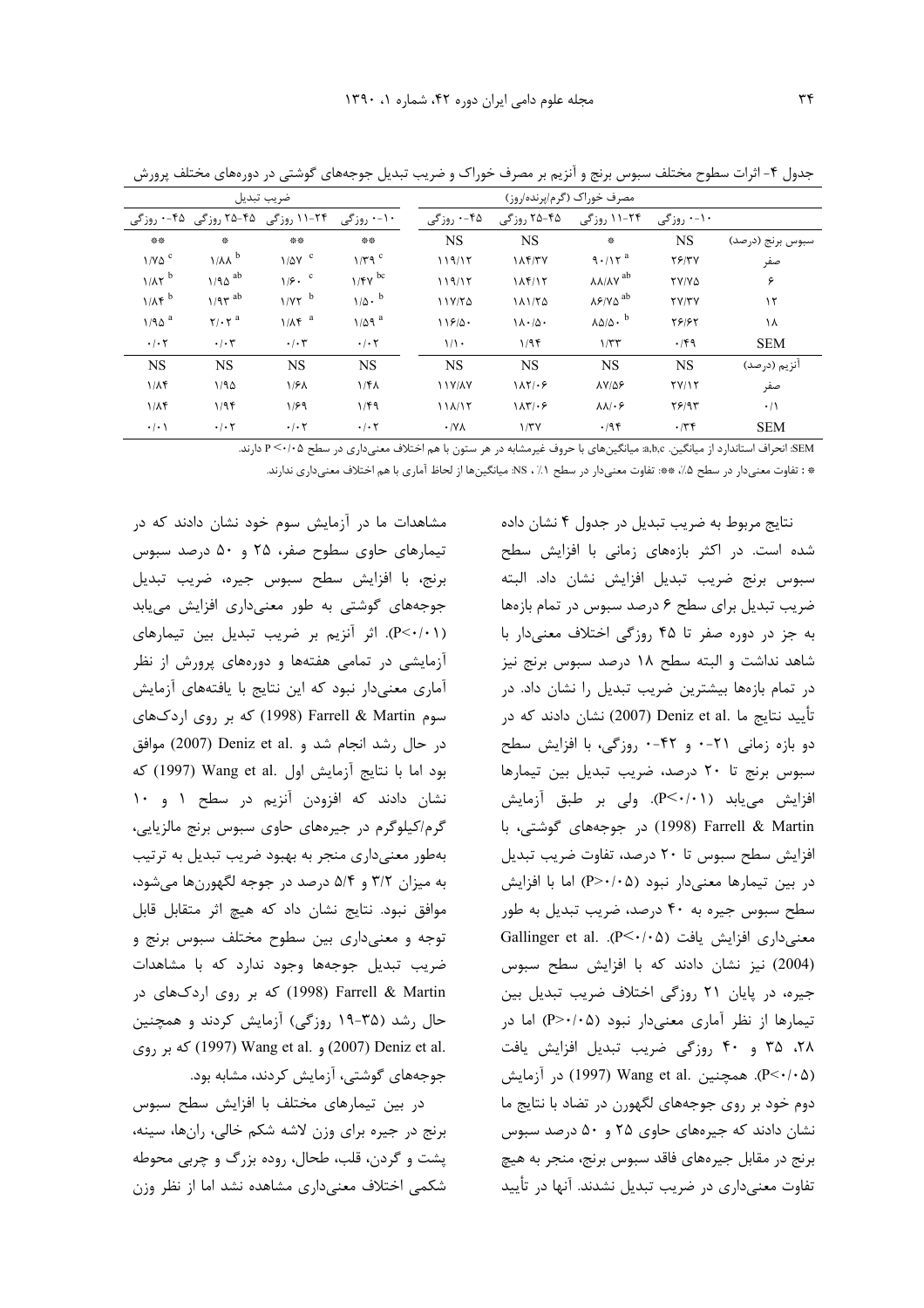سنگدان (P<۰/۰۵)، کبد (P<۰/۰۱)، روده کوچک (P<٠/٠۵) و سكومها (P<٠/٠۵) اختلاف معنى دارى مشاهده شد (جدول ۵) به عبارت دیگر با افزایش سطح سبوس، وزن این اندامها از نظر آماری بهطور معنیداری افزایش نشان داد. نتایج در مورد درصد وزن سنگدان با مشاهدات .Deniz et al (2007) در تضاد بود، البته آنها نشان دادند که با افزایش سطح سبوس جیره، وزن سنگدان از لحاظ عددی افزایش می یابد. این نتایج با یافتههای .Hetland et al (2003) که یک افزایش در حجم سنگدان در پرندگان تغذیه شده با جیرههای تمام دانهای یا حاوی سطوح بالای فیبر نامحلول را مشاهده كردند، نيز مطابقت داشت. نتايج در مورد درصد وزن کبد با یافتههای .Gallinger et al (2004) که نشان دادند که جیره حاوی ۴۰ درصد سبوس برنج، نسبت به جیره فاقد سبوس، منجر به هیچ تفاوت معنیداری در درصد وزن کبد نشد در مغایرت بود. نتایج در مورد درصد وزن روده کوچک با مشاهدات .Deniz et al (2007) كه نشان دادند كه با افزايش سطح سبوس جيره، وزن نسبي دئودنوم و ايلئوم افزايش مي يابد، موافق بود. البته آنها نشان دادند که با افزایش سبوس جیره، وزن نسبی ژنوم از نظر عددی افزایش می یابد. همچنین .2004) Gallinger et al (2004) هم در توافق با نتايج اين آزمایش نشان دادند که با افزایش سطح سبوس جیره به ۴۰ درصد، درصد وزن رودهها بهطور معنیداری افزایش می یابد. یافتههای در مورد درصد وزن سکوم با گزارش .Deniz et al) که نشان دادند که با افزایش سطح سبوس جیره، وزن سکوم بهطور معنیداری افزایش

می یابد، در توافق بود. بهطور کلی بنابر یافتههای .Jamroz et al (1992) تغذيه جيرههاي حاوي فيبر زیاد، منجر به افزایش حجم اندامهای گوارشی و توسعه اندامها در جوجهها، اردكها و غازها مى شود. محققين دیگری نیز با مطالعاتی در دیگر گونههای جانوری نشان دادهاند که جیرههای خشبی منجر به افزایش اندازه اندامهای گوارشی می شود Sirear et al., 1983; Jones) et al., 1985; Rompala & Madsen, 1989; Zhao et al., 1995). همچنین محققین دیگری پیشنهاد کرده اند که آرابینوزایلان که قسمت عمده همیسلولز در سبوس برنج را تشكيل مى دهد، عامل اصلى افزايش اندازه (Shibuya & Iwazaki, 1985; أندامهای گوارشی میباشد) (Ebringerova et al., 1994. نتايج نشان مى دهد كه با افزودن آنزیم به جیرهها در بین تیمارهای مختلف برای وزن كليه اندامها اختلاف معنىداري مشاهده نشد. نتايج نشان داد که اثرات متقابل سطوح مختلف سبوس برنج و آنزیم بر درصد وزن لاشه و اندامهای جوجههای گوشتی تفاوت معنے داری نداشت.

با افزایش سطح سبوس برنج در جیره در بین تیمارهای مختلف برای میزان فراسنجههای خونی اختلاف معنىداري مشاهده نشد (جدول ۶). نتايج نشان می دهد که با افزودن آنزیم به جیرهها در بین تیمارهای مختلف براى ميزان فراسنجههاى خونى اختلاف معنیداری مشاهده نشد اما از نظر میزان تریگلیسرید (P<٠/٠۵) و گلوکز (P<٠/٠١) سرم خون اختلاف معنیداری مشاهده شد بهعبارت دیگر با افزودن آنزیم به جیرهها میزان تری گلیسرید سرم خون افزایش اما مقدار

جدول ۵- اثرات سطوح مختلف سبوس برنج و آنزیم بر وزن نسبی قسمتهای مختلف لاشه جوجههای گوشتی (درصد)

| چربی بطنی                             | روده بزرگ روده کوچک                       |                      | طحال                       | قلب                     | کبد                        | سنگدان                                 | پشت و گردن                | سينه                                 | ران ها    | لاشه قابل طبخ                | تيمار            |
|---------------------------------------|-------------------------------------------|----------------------|----------------------------|-------------------------|----------------------------|----------------------------------------|---------------------------|--------------------------------------|-----------|------------------------------|------------------|
| <b>NS</b>                             | $\mathcal{R}$                             | <b>NS</b>            | <b>NS</b>                  | NS.                     | 崇崇                         | 崇                                      | NS                        | NS                                   | NS        | NS                           | سبوس برنج (درصد) |
| $\mathbf{Y}/\mathbf{Y}$ .             | $\gamma/\cdot \gamma^b$                   | 1/5V                 | $\cdot/\rangle$ .          | .189                    | $\gamma/\cdot \gamma^b$    | $1/f\tau^b$                            | 14/69                     | 77199                                | 19/29     | 557/57                       | صفر              |
| $Y/\mathfrak{F}$                      | $\mathbf{Y}/\cdot\mathbf{A}^{\mathrm{b}}$ | 1/T1                 | .115                       | .79                     | $\gamma$ . 9 <sup>b</sup>  | $1/5$ f <sup>ab</sup>                  | $10/T$ .                  | <b>TY/FA</b>                         | 19/17     | 55/15                        | ۶                |
| Y/YY                                  | $Y/YY^a$                                  | $1/\tau$ .           | .115                       | $\cdot/\Delta$ .        | $Y/19^b$                   | $1/5V$ <sup>ab</sup>                   | 14/10                     | YY/YY                                | 19/15     | 55/55                        | ١٢               |
| Y/YF                                  | $\tau/\tau\tau^a$                         | $1/\tilde{r}$        | $\cdot/\cdot$              | .701                    | $Y/YY^a$                   | $1/Yf^a$                               | ۱۴/۴۹                     | $\Upsilon\Upsilon/\Upsilon$ .        | 19/T      | 55/15                        | ۱۸               |
| $\cdot$ /11 $\lambda$                 | .1.47                                     | .1.60                | $\cdot$ / $\cdot$ $\vee$   | .1.57                   | $\cdot$ $\cdot$ $\Delta$ ۶ | $\cdot$ / $\cdot$ $\wedge$ $\triangle$ | .754                      | .7847                                | .795      | $\cdot/\lambda\cdot$ ۶       | <b>SEM</b>       |
| $\mathcal{R}$                         | <b>NS</b>                                 | <b>NS</b>            | NS.                        | NS.                     | <b>NS</b>                  | <b>NS</b>                              | NS                        | NS                                   | <b>NS</b> | NS                           | انزیم (درصد)     |
| $Y/F9^a$                              | Y/Y                                       | 1/TT                 | $\cdot/\cdot$              | .79                     | $Y/\sqrt{2}$               | $1/\Delta\Delta$                       | 15/90                     | <b>TY/VA</b>                         | 19/79     | 57/70                        | صفر              |
| $Y/Yf^b$                              | $Y/Y$ $\Delta$                            | 1/79                 | $\cdot/11$                 | .199                    | $Y/\lambda$                | 1/59                                   | 10/11                     | $\mathbf{Y} \mathbf{Y}/\mathbf{f}$ . | 19/5      | 5510.                        | $\cdot/$         |
| $\cdot$ / $\cdot$ $\wedge$ $\uparrow$ | $\cdot$ / $\cdot$ $\wedge$ $\wedge$       | $\cdot/\cdot \tau$ . | $\cdot$ / $\cdot$ $\wedge$ | $\cdot/\cdot$ \ $\cdot$ | .1.79                      | .1.9.                                  | $\cdot$ /۳ $\cdot$ $\vee$ | .777                                 | .1809     | $\cdot$ / $\Delta$ Y $\cdot$ | <b>SEM</b>       |

.<br>SEM: انحراف استاندارد از میانگین. a,b,c میانگینهای با حروف غیرمشابه در هر ستون با هم اختلاف معنیداری در سطح ۶۰/۰۵ دارند.

\*: تفاوت معنىدار در سطح ۵٪، \*\* تفاوت معنىدار در سطح ۱٪ ، NS: ميانگينها از لحاظ آماري با هم اختلاف معنىداري ندارند.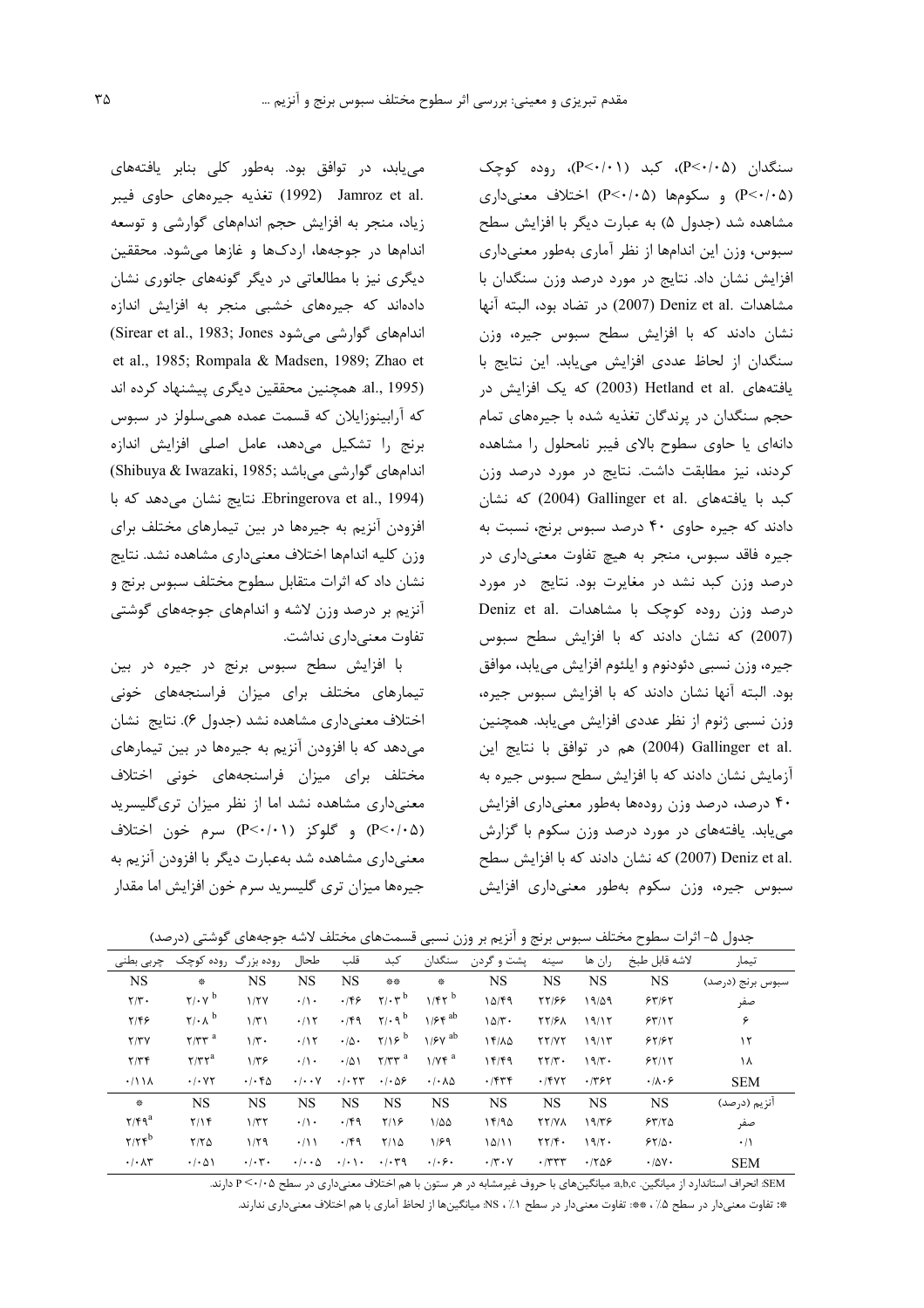Esmail et al. العش يافت. مطابق نتايج ما (2006) گزارش كردند كه افزودن آنزيم به جيره باعث افزایش لیپیدهای سرم خون میشود. این مسئله را می توان به این صورت توجیه کرد که احتمالاً گلوکز صرف ساختن گلیسرول موجود در ساختار تریگلیسرید می شود و در نتیجه میزان گلوکز سرم خون کاهش اما تری گلیسرید افزایش می یابد. نتایج نشان می دهد که اثرات متقابل سطوح مختلف سبوس برنج و آنزیم بر میزان فراسنجههای سرم خون جوجههای گوشتی تفاوت معنے داری نداشت.

اثرات اصلی سبوس برنج و آنزیم بر هزینه خوراک برای تولید یک کیلوگرم وزن زنده در تیمارهای مختلف

در جدول ۷ نشان داده شده است. با افزایش سطح سبوس جیره در دوره آغازین، پایانی و کل دوره هیچ تفاوت معنیداری در بین تیمارهای مختلف مشاهده نشد. افزایش سطح سبوس جیره در دوره رشد منجر به تفاوت معنیداری در بین تیمارهای مختلف شد (P<۰/۰۱) به طوری که سطح ۱۸ درصد سبوس بیشترین هزینه تولید را نسبت به سایر تیمارها در پی داشت (P<٠/٠١). تأثير مكمل آنزيمي كومبو بر هزينه تولید یک کیلوگرم گوشت زنده به ازای دان مصرفی در هیچ یک از دورههای پرورش و کل دوره پرورش معنى دار نبود.

جدول ۶– اثرات سطوح مختلف سبوس برنج و آنزیم بر فراسنجههای خونی جوجههای گوشتی

| ترى گليسريد<br>mg/dl       | پروتئين تام<br>g/dl          | <sup>r</sup> GPT<br>IU/1 | 'GOT<br>IU/1 | گلو کز<br>mg/dl                        | كلسترول<br>mg/dl      | تيمار                                                                                                         |
|----------------------------|------------------------------|--------------------------|--------------|----------------------------------------|-----------------------|---------------------------------------------------------------------------------------------------------------|
| <b>NS</b>                  | <b>NS</b>                    | <b>NS</b>                | <b>NS</b>    | <b>NS</b>                              | <b>NS</b>             | سبوس برنج (درصد)                                                                                              |
| f9/7.                      | $Y/\Lambda$ ۶                | 9/19                     | 117/FF       | 98181                                  | $\Delta$ ۶/۷۷         | صفر                                                                                                           |
| $YY/\Delta$ .              | $Y/\mathfrak{F}\mathfrak{r}$ | 15/10                    | 17.194       | 111/T                                  | $\Delta$ ۶/۹۶         | ۶                                                                                                             |
| 9197                       | $Y/\mathcal{F}Y$             | 9/11                     | $\lambda$    | <b>ITI/AY</b>                          | 58/91                 | ١٢                                                                                                            |
| $\lambda Y/\lambda P$      | Y/9A                         | $\lambda/\cdot$ ۶        | 159/15       | 1.9/77                                 | 55/25                 | ۱۸                                                                                                            |
| 1.7799                     | .779                         | ۲/۳۳۶                    | 1.799        | 9/N                                    | f/TTT                 | <b>SEM</b>                                                                                                    |
| 察                          | <b>NS</b>                    | <b>NS</b>                | <b>NS</b>    | 崇崇                                     | <b>NS</b>             | انزیم (درصد)                                                                                                  |
| $\Delta$ ۶/۵۴ $^{\rm b}$   | $Y/\Delta Y$                 | $9/\lambda\lambda$       | 15.74        | $119/55$ <sup>a</sup>                  | $\Delta V / 9 \Delta$ | صفر                                                                                                           |
| $Y^q/Y \cdot$ <sup>a</sup> | Y/91                         | 5/4                      | 158/11       | $1 \cdot \cdot / \cdot f$ <sup>b</sup> | <b>AN/۶۳</b>          | $\cdot/\right)$                                                                                               |
| Y/Y                        | .19                          | 1/80                     | Y/Y          | Y/YQ                                   | Y/99                  | <b>SEM</b>                                                                                                    |
|                            |                              |                          |              |                                        |                       | $\mathbf{r} = \mathbf{r}$ , $\mathbf{r} = \mathbf{r}$ , $\mathbf{r} = \mathbf{r}$ , $\mathbf{r} = \mathbf{r}$ |

١. گلوتاميک اگزال استيک ترانس آميناز ٢. گلوتاميک پيرووات ترانس آميناز

EM: انحراف استاندارد از میانگین. a,b,c. میانگین های با حروف غیرمشابه در هر ستون با هم اختلاف معنیداری در سطح ۲۰/۰۵ دارند. »: تفاوت معنی دار در سطح ۵٪ ، »»: تفاوت معنی دار در سطح ۱٪ ، NS: میانگینها از لحاظ آماری با هم اختلاف معنی داری ندارند.

|                              |             |                                             | کیلو کوشت تولید شده در تیمارها به ازای دان مصرفی (به تومان) |                  |
|------------------------------|-------------|---------------------------------------------|-------------------------------------------------------------|------------------|
| کل دوره                      | دورہ پایانی | دوره رشد                                    | دوره آغازين                                                 | تيمار            |
| <b>NS</b>                    | <b>NS</b>   | **                                          | NS                                                          | سبوس برنج (درصد) |
| $\lambda$ 97/Y               | 950/7       | $\lambda \cdot \cdot / \Delta^b$            | $YY\Delta/Y$                                                | صفر              |
| 9.51                         | 90Y/F       | Y9Y <sup>b</sup>                            | $Y\Delta Y/\Delta$                                          | ۶                |
| $\lambda$ 91/Y               | 957/2       | $\lambda \Upsilon \Upsilon/V$ <sup>ab</sup> | $Y\Delta Y/F$                                               | ۱۲               |
| ۹۱۸                          | 9790        | $\lambda$ Y \ / $\lambda$ <sup>a</sup>      | <b>YYA/٣</b>                                                | ۱۸               |
| 1.401                        | ۱۵/۶۳       | 15/95                                       | 14/78                                                       | <b>SEM</b>       |
| <b>NS</b>                    | <b>NS</b>   | NS                                          | <b>NS</b>                                                   | آنزیم (درصد)     |
| <b>ARY/Y</b>                 | 970/1       | 818                                         | Yff'                                                        | صفر              |
| 9.1                          | 98018       | $\lambda \Upsilon \Delta/\Delta$            | Y5Y/1                                                       | $\cdot/\Lambda$  |
| $Y/\mathfrak{f}\mathfrak{r}$ | ۱۱/۰۵       | 1.189                                       | ۱۰/۴۳                                                       | <b>SEM</b>       |

جدول ٧- اثرات سطوح مختلف سبوس برنج و آنزیم بر هزینه یک  $\mathbf{A}$  and  $\mathbf{A}$  and  $\mathbf{A}$ ے<br>کا تج شستان شن

.<br>SEM: انحراف استاندارد از میانگین. a,b,c میانگینهای با حروف غیرمشابه در هر ستون با هم اختلاف معنیداری در سطح ۰/۰۵ ۱/ به دارند.

\*: تفاوت معنےدار در سطح ۵٪ ، \*\*: تفاوت معنےدار در سطح ۱٪ ، NS« میانگینها از لحاظ آماری با هم اختلاف معنىداري ندارند.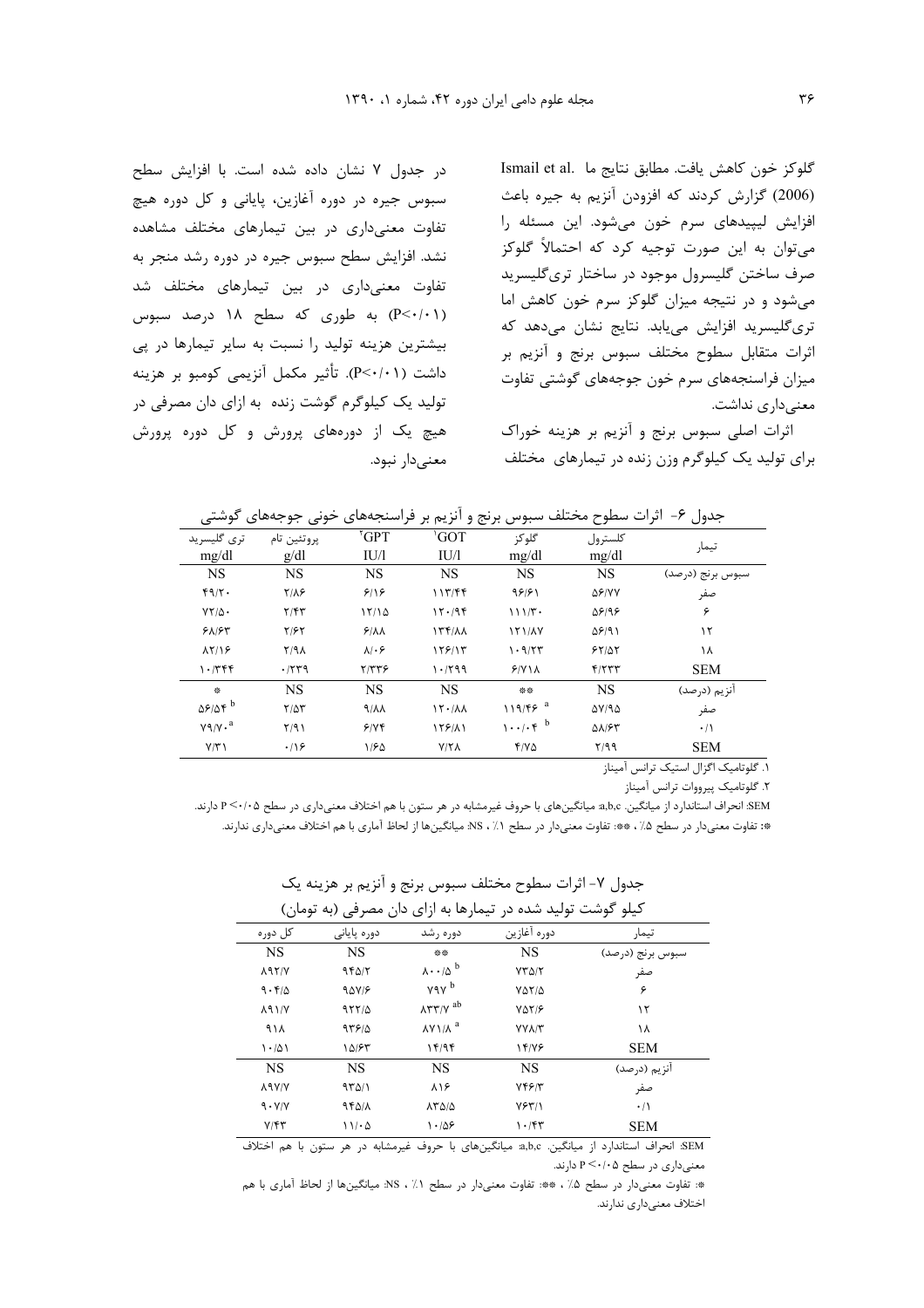عملکرد مؤثر نبود، از نظر اقتصادی قابل توجیه باشد، چرا که هزینه تمام شده با مصرف این جیرهها از نظر آماری اختلاف معنی۱دار با شاهد نداشت. در پایان توصیه می شود که در آزمایش های بعدی تأثیر پلت کردن جیرههای حاوی سبوس نرم برنج و همین طور تأثیر سایر آنزیهها بر بهرهوری از سبوس برنج مورد مطالعه قرار گيرند. همچنين با توجه به سنگينتر بودن كيد در جوجەھاي مصرفکننده سطوح بالاي سبوس، انجام مطالعات بیشتر در مورد میزان مواد ضد تغذیهای و تأثیر احتمالی آنها بر سلامتی و عملکرد پیشنهاد می گردد.

.<br>بهطور کلی استفاده از سطوح بالای مختلف سبوس برنج طارم در جیره جوجههای گوشتی، منجر به عملکرد نامطلوب جوجههای گوشتی گردید. سطوح بالای سبوس برنج منجر به کاهش پارامترهای مصرف خوراک، وزن بدن، افزايش وزن بدن و افزايش ضريب تبديل گرديد. همچنین در ارتباط با افزودن آنزیم چندگانه کومبو به جیره جوجههای گوشتی، باید اشاره کرد که نتیجه چندان مطلوبی حاصل نشد. بهنظر می<sub>،</sub>رسد استفاده از سبوس برنج تا سطح ۱۲ درصد، علیرغم اینکه در ۱بهبود

نتیجهگیری نهایی

## **REFERENCES**

- Ahmed, F., Platel, K., Vishwanatha, S., Puttaraj, S. & Srinivasan, K. (2007). Improved shelf-life of rice bran by domestic heat processing and assessment of its dietary consumption in experimental rats. Journal of Science of Food and Agriculture, 87, 60–67.
- 2. Alam, M. J., Howlider, M. A. R., Pramanik, M. A. H. & Haque, M. A. (2003). Effect of exogenous enzyme in diet on broiler performance. International Journal of Poultry Science, 2, 168-173.
- 3. Aljasser, M. & Mustafa, A. (1996). Quality of Hassawi rice bran. Ann. Agric. Sci., 41, 875-880.
- 4. Attia, Y. A., El-Rahman, S. & Kies, A. K. (2001). Utilisation of vegetable diets containing different levels of rice bran with or without commercial enzymes in laying hen diet. Journal of Agricultural Science, 26, 3357-3577.
- 5. Benedito, D. B. C. & Barber, S. (1978). Toxic constituents of rice bran. Rev. Agroquim Technol. Aliment., 18, 89-92.
- 6. Deniz, G., Orhan, F., Gencoglu, H., Eren, M., Gezen, S. & Turkmen, I. (2007). Effects of different levels of rice bran with and without enzyme on performance and size of the digestive organs of broiler chickens. Review of Medical Veterinary, 158, 7, 336-343.
- Ebringerova, A., Hromadkova, I. & Berth, G. (1994). Structural and molecular properties of a water- $7\overline{ }$ soluble arabinoxylan-protein complex isolated from rice bran. Carbohydrate Research Journal, 264, 97-109.
- 8. Farrell, D. J. (1994). Utilization of rice bran in diets for domestic fowl and ducklings. World's Poultry Science, 50,115-131.
- 9. Farrell, D. J. & Martin, E. A. (1998). Strategies to improve the nutritive value of rice bran in poultry diets. I. The addition of food enzymes to target the non-starch polysaccharide fractions in diets of chickens and ducks gave no response. British Poultry Science, 39, 549–554.
- 10. Gallinger, C. I., Suarez, D. M. & Irazusta, A. (2004). Effects of rice Bran Inclusion on Performance and Bone Mineralization in Broiler Chicks. Poultry Science, 13, 183.
- 11. Hetland, H., Svihus, B. & Krogdahl, A. (2003). Effects of oat hulls and wood shavings on digestion in broilers and layers fed diets based on whole or ground wheat. British Poultry Science, 44, 275-282.
- 12. Ismail, F. S. A., Attia, Y. A. & Aggoor, F. A. M. (2006). Effect of energy level, rice by products and enzyme. XII Euro. Poult. Conference, Verona, Italy 10-14 September, 2006.
- 13. Jamroz, D., Wiliczkiewicz, A. & Skorupinska, A. (1992). The effect of diets containing different levels of structural substances on morphological changes in the Intestinal walls and the digestibility of the crude fibre fractions in geese (Part III). Animal Feed Science and Technology, 1, 37–50.
- 14. Janssen, W. M. (1989). European table of energy values for poultry feedstuffs. (3<sup>rd</sup> ed.). Beekbergen. Netherlands.
- 15. Jones, S. D. M., Rornpala, R. E. & Jeremiah, L. E. (1985). Growth and composition of the empty body in steers of different maturity types fed concentrate or forage diets. Journal of Animal Science, 60, 427-433.
- 16. Kratzer, F. H., Earl, L. & Chiaravanont, C. (1974). Factors influencing the feeding value of rice bran for chickens. Poultry Science, 53, 1795-1800.
- 17. Lu, B. S., Barber, S. & Benedito, D. B. C. (1991). Rice bran: Chem. and Technol., In: Rice Production and Utilization, vol. II. B. S. Luh, ed. Van Nostrand Reinhold, NY. PP. 313-315
- 18. Mujahid, A., Asif, M., Al-Haq, I., Abdullah, M. & Gilani, A. H. (2003). Nutrient Digestibility of Broiler